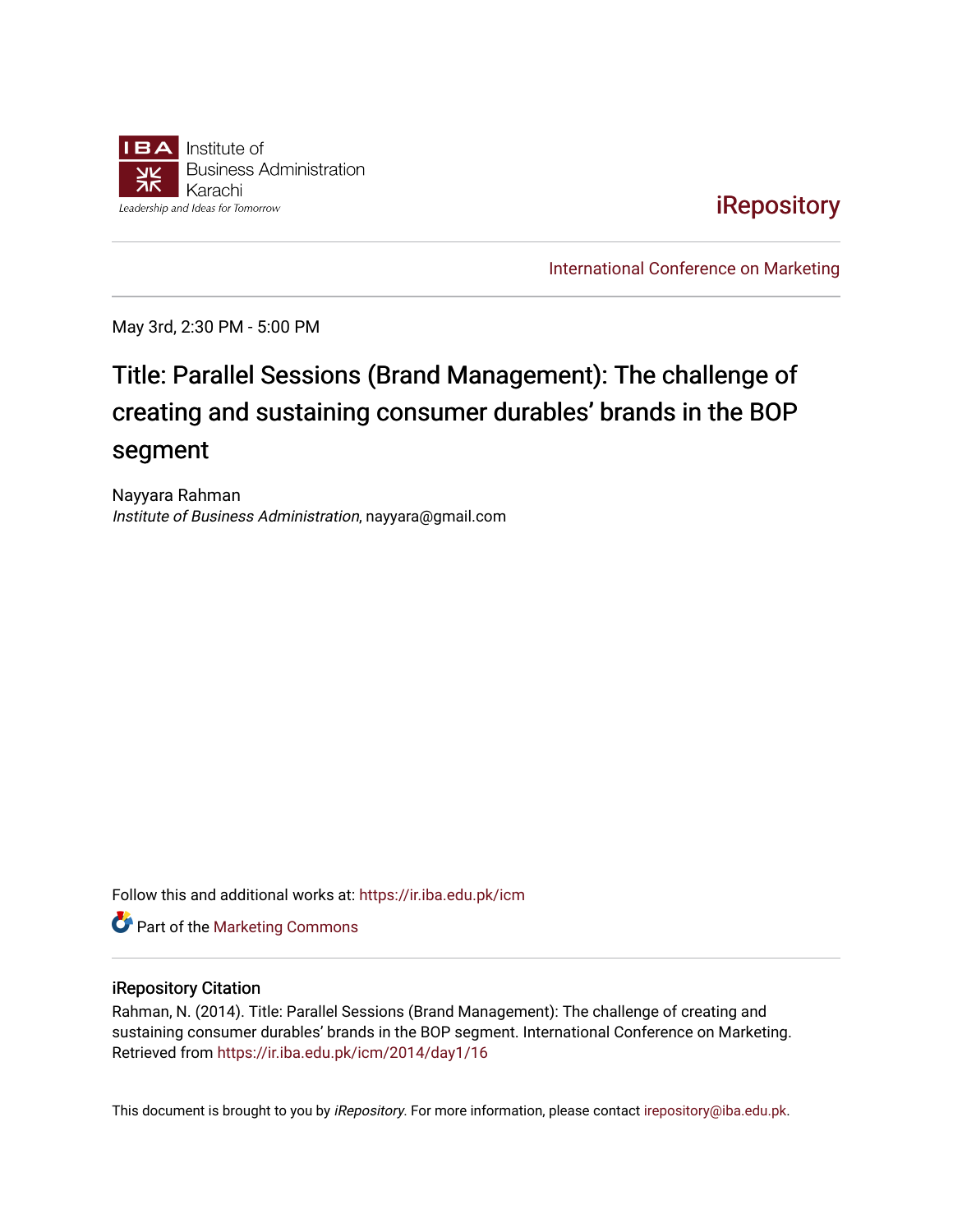$\mathbf{I}$  **Piper** Institute of **Business Administration** Karachi Leadership and Ideas for Tomorrow



## **The Challenge of Creating And Sustaining Consumer Durables' Brands In The BOP Segment**

### **BOP Marketing**

**Nayyara Rahman Student at IBA Karachi [nayyara@gmail.com](mailto:nayyara@gmail.com)**

### **Expanded Abstract: The Challenge of Creating And Sustaining Consumer Durables' Brands In The BOP Segment**

This research was conducted to identify and discuss challenges in creating and sustaining consumer-durables' (CD) brands for BOP segments. The study encompassed global and local brands, and included existing branding practices for their product offerings. Digressing slightly from the conventional approach, this study focused on female rather than male buyers in the BOP urban segment. The purpose behind this was to highlight the hidden dependence on female primary-skilled workers as a source of domestic income. This dependence and the role it plays in household purchases is often overlooked; often assumed to be immaterial, and often taken to be directed at more immediate social needs such as household health and nutrition. Furthermore, it was observed that while branding practices already in place incorporate females in their promotion, very little has been done to understand the role of "female as buyer", or her place in the DMU at all. This research uncovers some of the socio-economic inhibitions which compel the BOP woman to undermine her own position in the DMU. The relationship between age and quality of decisions was one factor that emerged. The social stigma associated with a female 'head of household' is another element, as is the tendency to defer such purchase decisions to male members of the family. Although ownership of assets and economic emancipation has been proven to increase the self-confidence and social placement of women in the household, the motivation to earn their own incomes is inversely proportional to household (and husband's income).

Low literacy hurts brand recognition. A lack of information access, a lack of intermediary assistance, and few opportunities to study the market are some additional factors that make it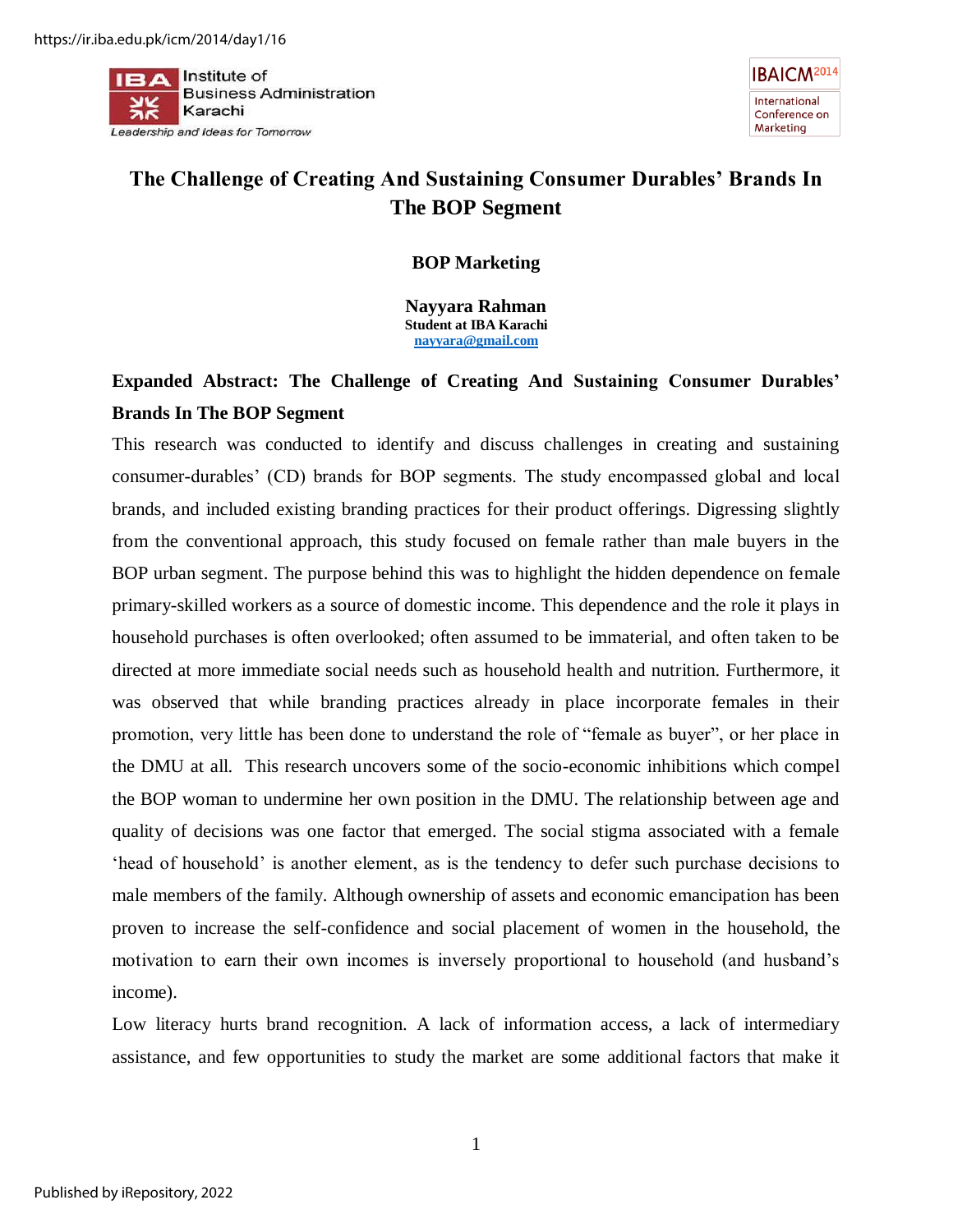$\mathbf{I}$  **Piper** Institute of **Business Administration** Karachi Leadership and Ideas for Tomorrow

difficult to brand to women in the BOP Segment. Intermediary hostility towards female buyers is another contributing factor about which much can be done by the manufacturers.

 With this study, manufacturers will gain insight into some of the disguised processes and unexpressed motivations in preferring one consumer durable brand over another in the BOP segment.

The research methodology combines an extensive Literature Review and an analysis of comparable success stories in other developing economies, (particularly South Asia), with indepth interviews and a brief survey. While a variety of material has contributed to the secondary research, the locus of primary research has been confined to lower- and lower-middle income females (SEC D to SEC E2) in Karachi, between the ages of 20 and 60 years. Further, in-depth interviews of three manufacturers have also been included to identify critical marketing factors from the supply side. The selected manufacturers were: A strong local manufacturer with export operations; a multinational with a leading local presence, and a small local manufacturer specializing in low-cost, energy efficient products aimed at middle-income and low-income segments. A dealer (retail) survey was also conducted in which outlets were randomly selected from "Appliance Market Hubs" in Karachi. In addition to branding, the field work helped establish aspects of supply-side factors—like the centrality of a retail outlet, its proximity to the buyer's home, variety of goods marketed, payment options, and previous knowledge of the retailer which influence brand attitudes.

As the findings reveal, price is not the dominant consideration in creating a brand association between the BOP consumer and the product. In fact, it is the channel intermediary who limits his product offering based on assumptions towards his customers. The survey revealed that dealers believed "complete" brand awareness existed amongst female buyers, but they were limited by the price range.

Factors such as country of origin, warranty, weigh on the brand preference and loyalty decision. With limited access to product specifications, methods of establishing brand credibility differ in the sense that they are more flexible, less systemic and have influencers from other SEC groups. The time-period in reaching a purchase decision and opting for a particular brand also differs from higher SEC groups. Unlike higher SEC groups, buyers in this segment typically make generational purchases for dowry, where the input of the bride (user/consumer) is merely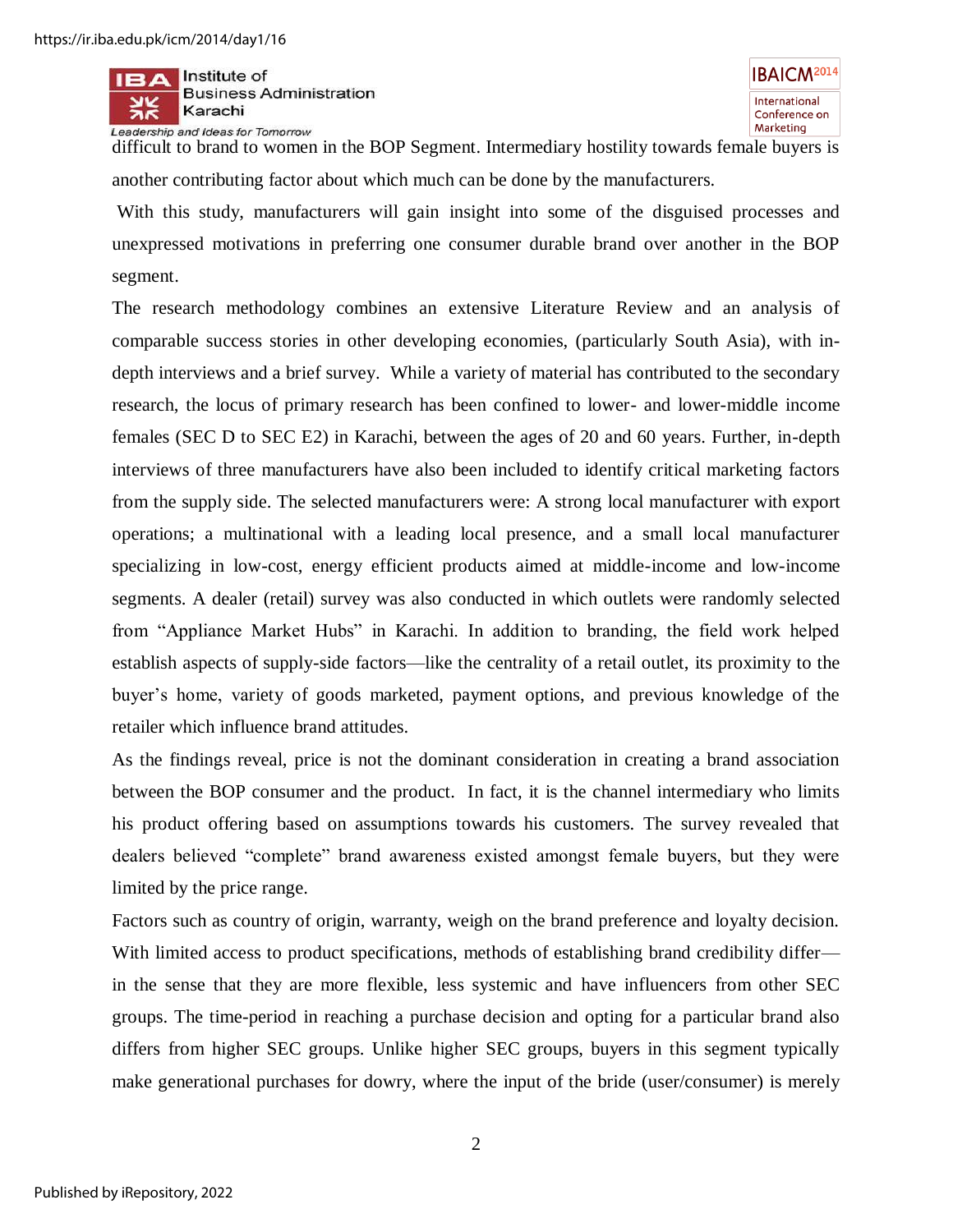Institute of **Business Administration** Karachi Leadership and Ideas for Tomorrow

**IBAICM<sup>2014</sup>** International Conference on Marketing

confined to aesthetic preferences. Replacement purchases are rarer, and are usually conducted in the informal market.

Home-borne brands find it easier to brand themselves to BOP customers, possibly because of their longstanding local presence, aggressive and indigenous ATL activities. Their conservative expansion strategies, allow them to fully embed themselves in product niches before introducing category variants, and this may also help. This finding also brings into question, techniques of maintaining brand loyalty after one BOP socio-economic group graduates into a higher income class. As research reveals, because of the nature of generational purchases, brand loyalty is fairly consistent, and changes only with direct exposure to a negative experience of the brand, or a positive experience exposure to another brand.

Global or 'imported' goods, on the other hand, run the risk of counterfeits, imitation and IPR infringements. And with them, one must ask if the investment in ATL promotion yields a worthwhile return. ATL activities are less effective than Word-of-Mouth and Personal Selling in establishing brand knowledge and credibility because many of these ignore basic aspects of the BOP segment—such as low literacy.

This study attempts to make an earnest contribution to the way brands—particularly those in household durables---are developed and sustained for the BOP segment. Do such brands have a future? What can be done to reduce perceptions of such products as substitute or inferior goods, particularly keeping the female buyer in mind? What realistic, short-term efforts can be made to further empower this segment? How do decisions on such brands differ by age, gender and location? Just "how truly" global can such brands go? These are some of the areas--one hopes- that will be aided by the findings of this research.

Primary research has been confined to Karachi. Hence, the geographic segment is one limitation of this research, as is its exclusion of seasonal emigrants to urban areas, and those who can only speak regional Pakistani languages. It is assumed that employment in informal, primary-skill jobs yields tangible and intangible benefits that assist with the buying decision; and that these benefits cannot be assumed for the respondents' unemployed counterparts. Consumer durables, in this study have been taken to be existing household electronic appliances (white goods). Attitudes towards infant/emergent technologies, community-based BOP durables (such as water